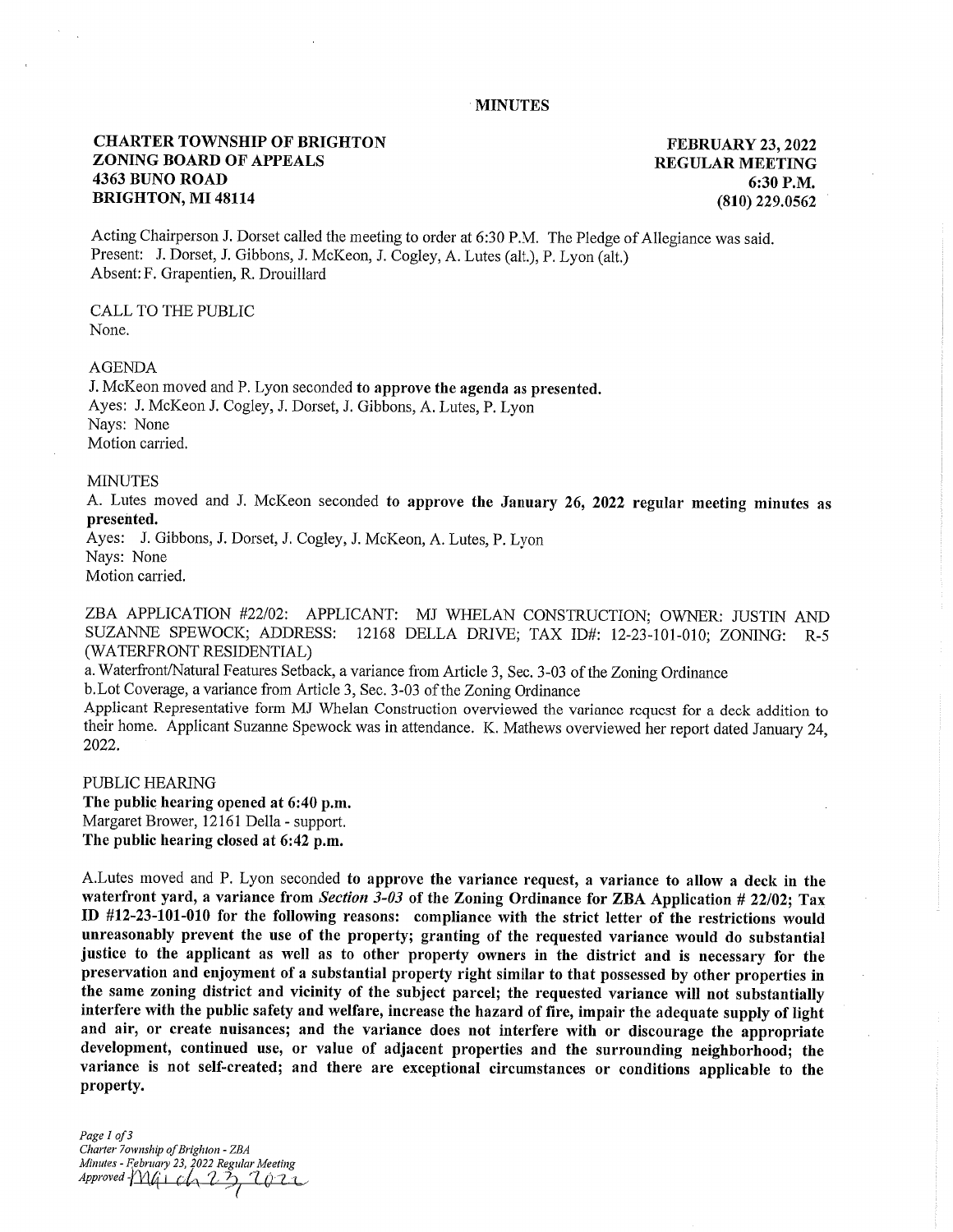Ayes: J. McKeon, J. Dorset, J. Gibbons, J. Cogley, P. Lyon, A. Lutes Nays: None Motion carried.

A. Lutes moved and P. Lyon seconded to approve the variance request, a variance to allow a deck to exceed the lot coverage, a variance from *Section 3-03* of the Zoning Ordinance for ZBA Application # 22/02; Tax ID #12-23-101-010 for the following reasons: compliance with the strict letter of the restrictions would unreasonably prevent the use of the property; granting of the requested variance would do substantial justice to the applicant as well as to other property owners in the district and is necessary for the preservation and enjoyment of a substantial property right similar to that possessed by other properties in the same zoning district and vicinity of the subject parcel; the requested variance will not substantially interfere with the public safety and welfare, increase the hazard of fire, impair the adequate supply of light and air, or create nuisances; and the variance does not interfere with or discourage the appropriate development, continued use, or value of adjacent properties and the surrounding neighborhood; the variance is not self-created; and there are exceptional circumstances or conditions applicable to the property.

ZBA APPLICATION #22/03: APPLICANT AND OWNER: MARY AND ROBERT MITCHELL (MARY SPLAN); ADDRESS: 3436 WATERSEDGE; TAX ID#: 12-22-201-015; ZONING: R-5 (WATERFRONT RESIDENTIAL)

a. Waterfront/Natural Features Setback, a variance from Article 3, Sec. 3-03 of the Zoning Ordinance Applicant Robert Mitchell overviewed the need for the variance in order to an addition to the home. K. Mathews overviewed her report dated January 25, 2022.

### PUBLIC HEARING

The public hearing opened at 6:55 p.m.

Mary Robes, 3444 Watersedge - concerns about potential drainage after the construction: HOA approval. She also had sent in a letter dated February 10, 2022.

The public hearing closed at 7:15 p.m.

J. Cogley moved and P. Lyon seconded to approve the variance request, a variance to allow an addition in the waterfront yard, a variance from *Section 3-03* of the Zoning Ordinance for ZBA Application # 22/03; Tax ID #12-22-201-015 for the following reasons: compliance with the strict letter of the restrictions would unreasonably prevent the use of the property; granting of the requested variance would do substantial justice to the applicant as well as to other property owners in the district and is necessary for the preservation and enjoyment of a substantial property right similar to that possessed by other properties in the same zoning district and vicinity of the subject parcel; the requested variance will not substantially interfere with the public safety and welfare, increase the hazard of fire, impair the adequate supply of light and air, or create nuisances; and the variance does not interfere with or discourage the appropriate development, continued use, or value of adjacent properties and the surrounding neighborhood; the variance is not self-created (the lake curves and the homes are not in line); and there are exceptional circumstances or conditions applicable to the property. The variance is not based on any Aging in Place factors.

Ayes: J. McKeon, J. Dorset, J. Gibbons, J. Cogley, P. Lyon, A. Lutes Nays: None Motion carried.

REPORTS AND CORRESPONDENCE None.

CALL TO THE PUBLIC None.

A.Lutes moved and P. Lyon seconded to adjourn. Ayes: J. McKeon, J. Dorset, J. Gibbons, J. Cogley, A. Lutes, P. Lyon

*Page 2 of 3 Charter Township of Brighton - ZBA Minutes - February 23, 2022 Regylar Meeting<br>Approved - MULAC 3, U7*